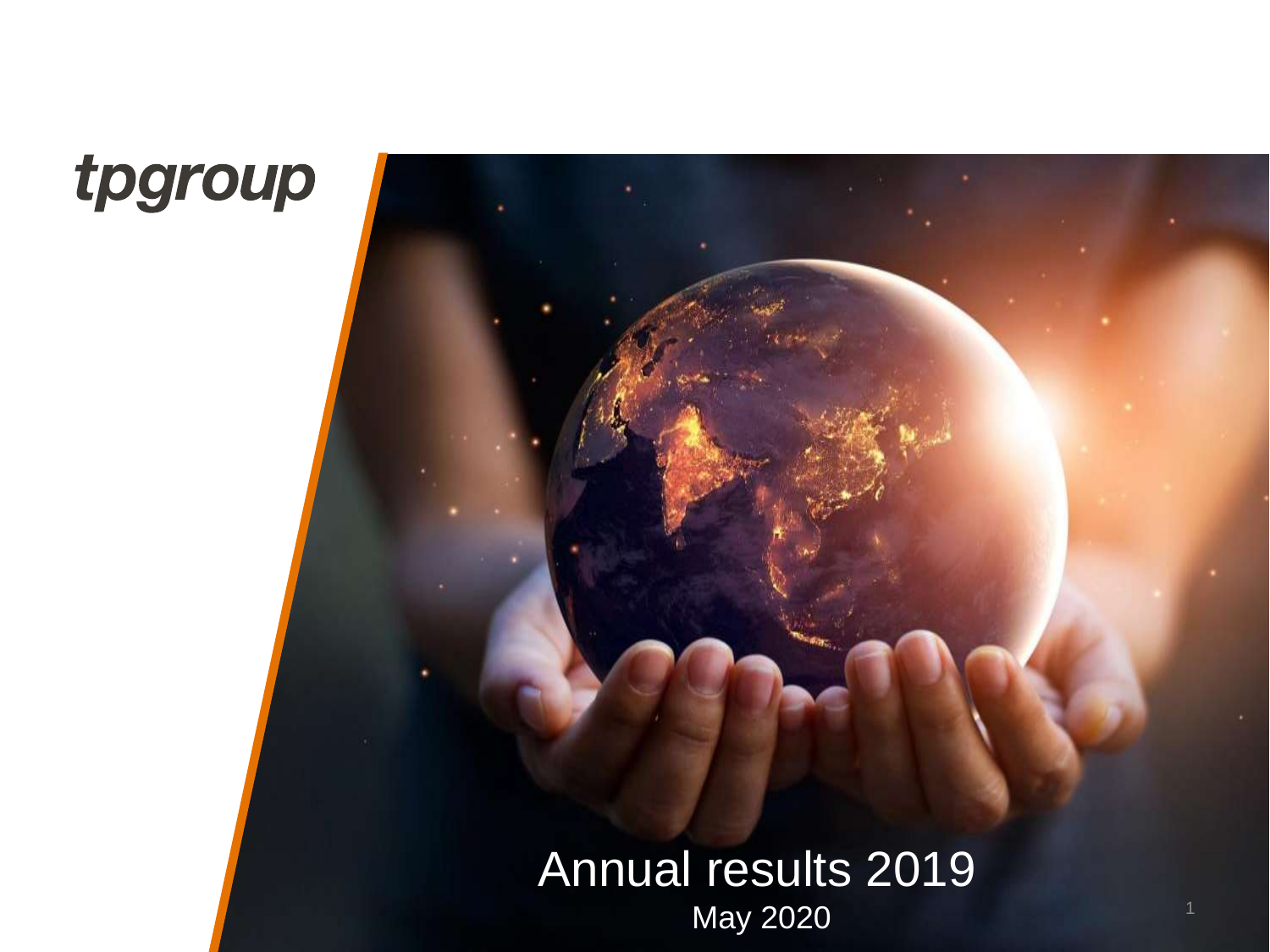

The information contained in this presentation document (the "presentation", which term includes any information provided verbally in connection with this presentation document) does not constitute an offer or solicitation to hold, sell or invest in any security and should not be considered as investment advice or as a sufficient basis on which to make investment decisions. This presentation is being provided to you for information purposes only.

Whilst this presentation has been prepared in good faith, neither TP Group plc (the "Company") nor any of its group undertakings nor any of their respective directors, members, advisers, representatives, officers, agent, consultants or employees: (i) makes, or is authorised to make any representation, warranty or undertaking, express or implied, with respect to the information and opinions contained in it or accepts any responsibility or liability as to the accuracy, completeness or reasonableness of such information or opinions; or (ii) accepts any liability whatsoever for any loss howsoever arising, directly or indirectly, from use of or in connection with the information in this presentation.

The Company is under no obligation to provide any additional information or to update or revise the information in this presentation or to correct any inaccuracies which may become apparent. This presentation may include certain forward-looking statements, beliefs or opinions. There can be no assurance that any of the results and events contemplated by any forward-looking statements contained in the information can be achieved or will, in fact, occur. No representation is made or any assurance, undertaking or indemnity is given that any such forward looking statements are correct or that they can be achieved.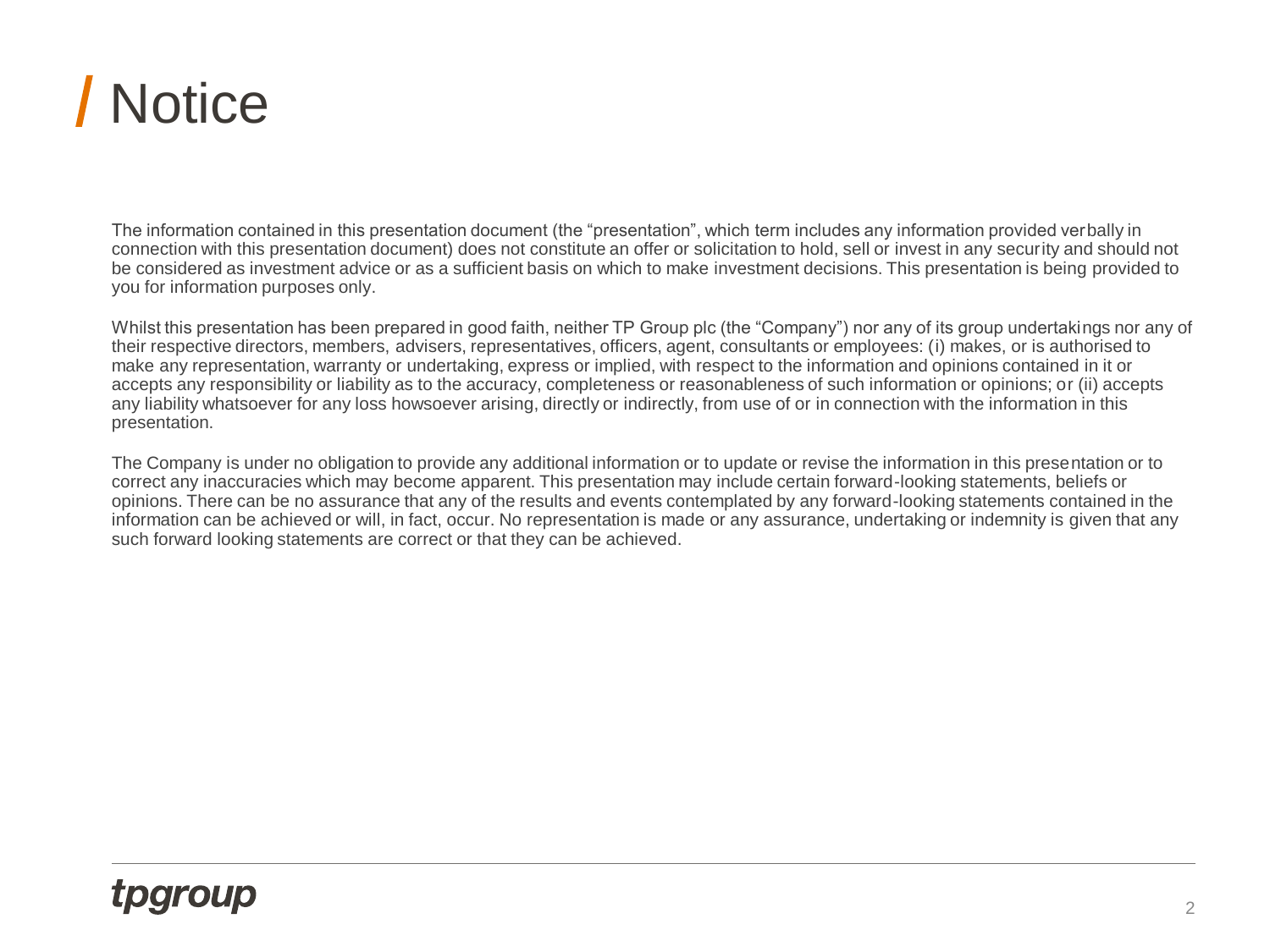## About TP Group

TP Group is a global leader in consulting, digital solutions and engineering services across the full lifecycle of defence, space and energy programmes. With world class innovation, expertise and experience, TP Group employs approximately 450 people in six countries, with customers in more than 30 countries across three complementary domains:

- Consulting, working in partnership with national government bodies, international institutions and global prime contractors on enterprise transformation, feasibility analysis, system engineering, programme delivery and support.
- Digital Solutions, developing mission and safety critical systems, software tools, artificial intelligence and decision support for autonomous navigation, constellation management, collision avoidance, resource optimisation, intelligence analysis and asset management.
- Bespoke Engineering Solutions, including life-support systems in critical workspaces, hydrogenbased renewable energy solutions, water purification, rugged electronics for harsh environments and precision engineering of high-integrity equipment.

TP Group works globally with governments, institutions and leading commercial businesses to add value and deliver successful programmes on land, sea, in the air and in space.

TP Group is a trusted partner for innovation and delivery, worldwide.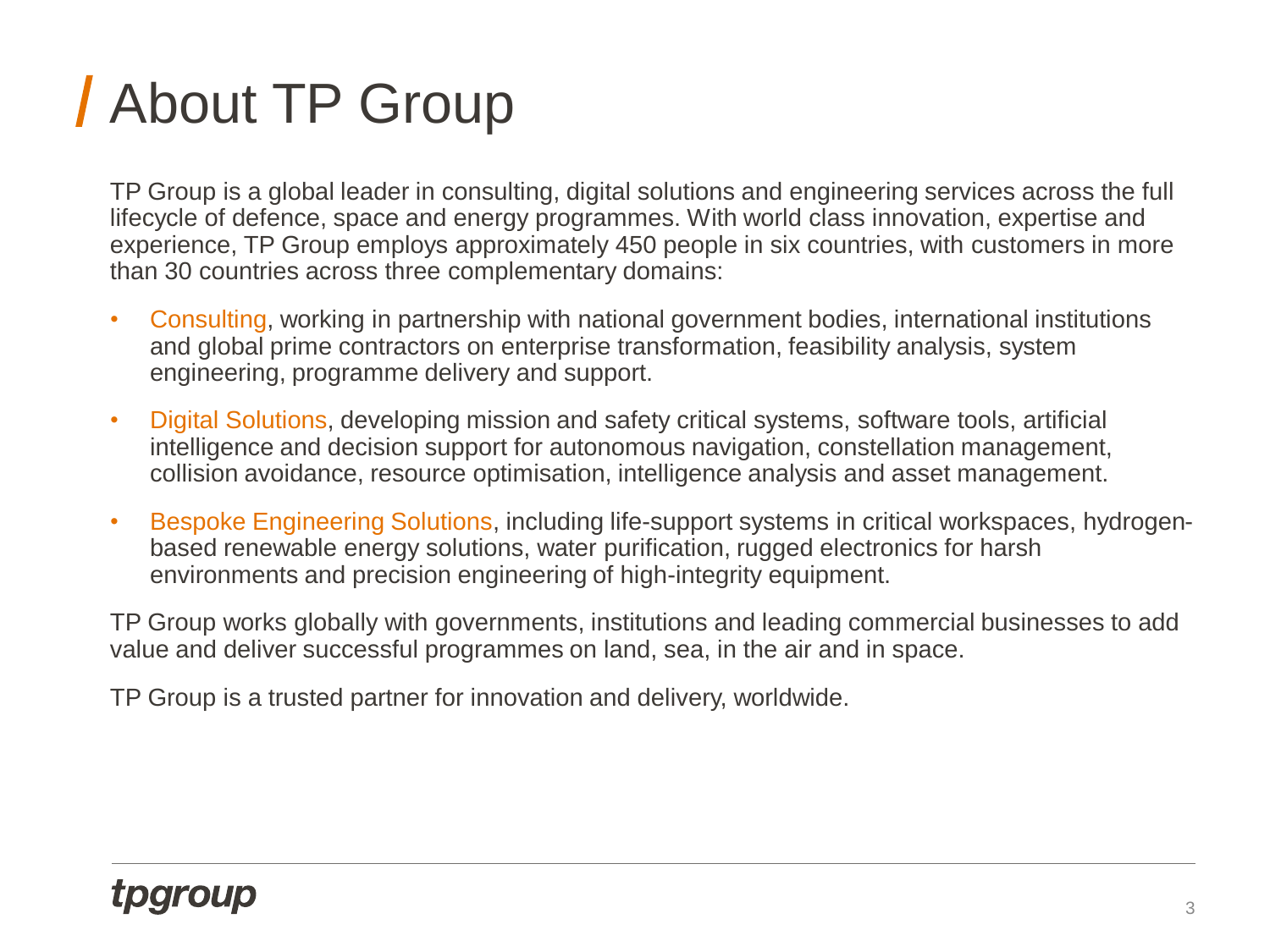## Resilient in the face of COVID-19

Throughout the COVID-19 outbreak we have continued to operate at a sustainable level across the whole business.

Our approach has focused on:

- protecting the health and wellbeing of staff and their families
- sustaining the level of business activity on customer projects
- working with customers on renewals, extensions and new business opportunities
- managing investment in operating expenses and capital equipment where necessary
- maintaining a healthy cash balance supplemented by a new £7m banking facility
- protecting the long-term value of the business for investors

We participate in global multi-year strategic programmes with government and institutional customers committed to supporting this work. This provides assurance of our business continuity.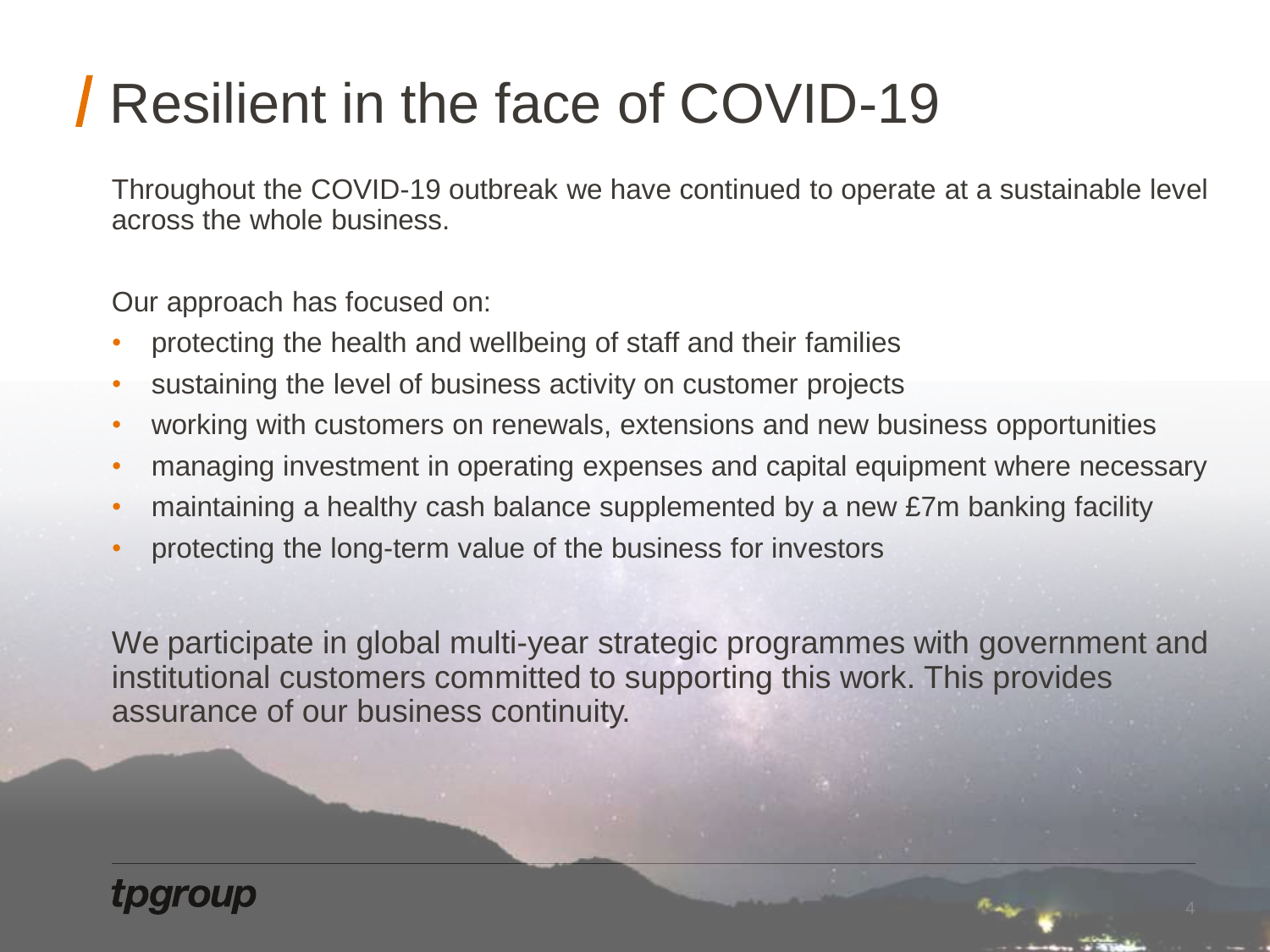## COVID-19 operational responses

- Sites are open to fulfil customer obligations and we are working closely with customers to manage deliveries and cash receipts
- We are also working with customers to manage and minimise any potential risks to the timing of future contract renewals or placements
- Sites are operating with appropriate controls and disciplines with the minimum number of staff attending - all other employees working from home
- More than 80% of closing 2019 order book was linked to work for government and international institutions and major prime contractors - many of these have publicly committed to continuity of programmes and support of the relevant supply chains
- The £7m banking facility has been fully drawn to insulate the business against any potential COVID-19 impacts - note that the Group's current cash flow forecast indicates that none of these funds will be required to support the Group's ongoing operational activities
- Despite the resilience of the business, it was deemed prudent to withdraw market forecasts given the highly uncertain impacts of COVID-19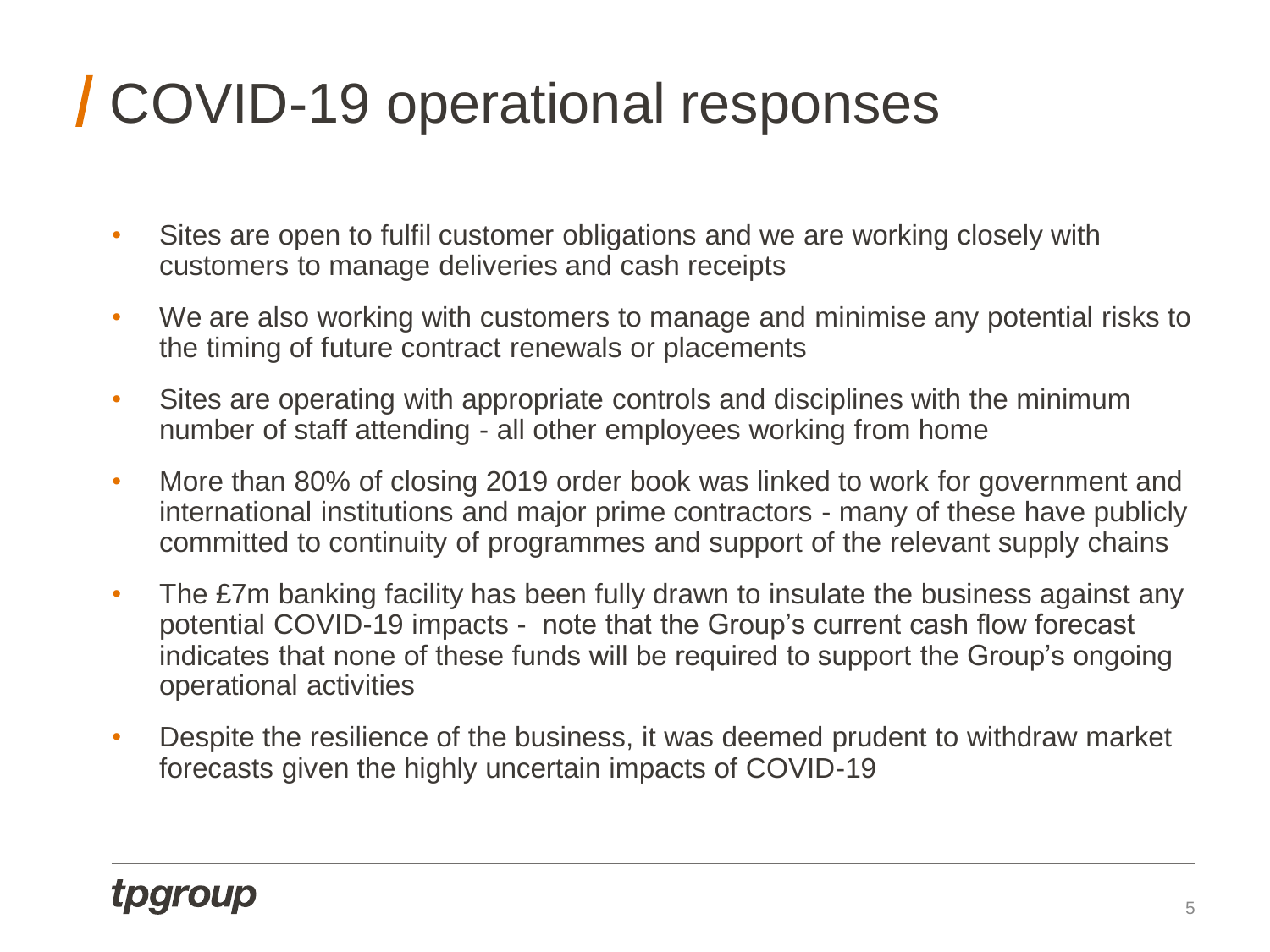## TP Group - 2019

### An engineering and services business, working to make the world a safer place.

> 400 highly skilled individuals across six European countries.

High growth sectors - Defence, Space and Energy.

Two business units (CaPS and T&E) migrating to three value streams – Consulting, Digital Software & Bespoke Engineering.

Profitable and growing - significant revenue visibility through long term multi-year contracts, a significant order book and future business pipeline.

Our strategy is to leverage our expanding geographical footprint, invest in our capabilities, and develop external partnerships and acquisitions to continue delivering shareholder value.

#### Revenue



Adjusted operating profit

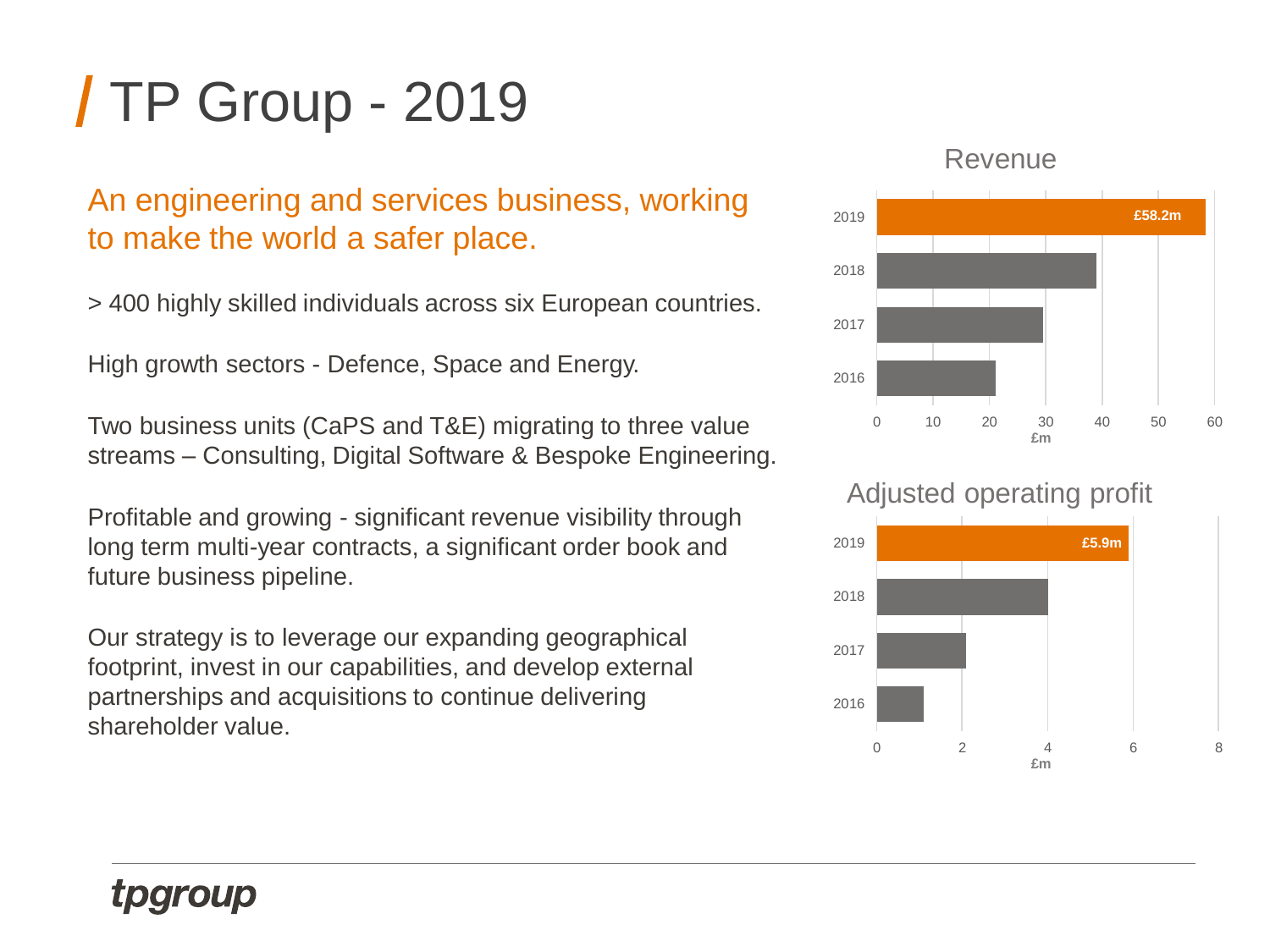## 2019: Key operational highlights

Executing the Group strategy by focusing on:

**Organic growth** - winning contracts and deepening relationships with key customers

- Defence contract for advanced packaged equipment worth £16.9m over two years
- Contract with GE Baker Hughes for nuclear condensers worth £6.4m
- Contracts for consulting support to military satellite programme worth c. £3.0m

**Technology transfer** - proven technologies applied to new uses with careful investment and combining Group capabilities to meet new requirements.

• Invested >£1m to support AI development in the UK and the Netherlands.

**Acquisition** - targeting businesses with a strategic fit to better serve existing and new customers.

• Acquired Sapienza in May, a pan-European space services and software company, adding new customers including the European Space Agency, NATO and Airbus to our key accounts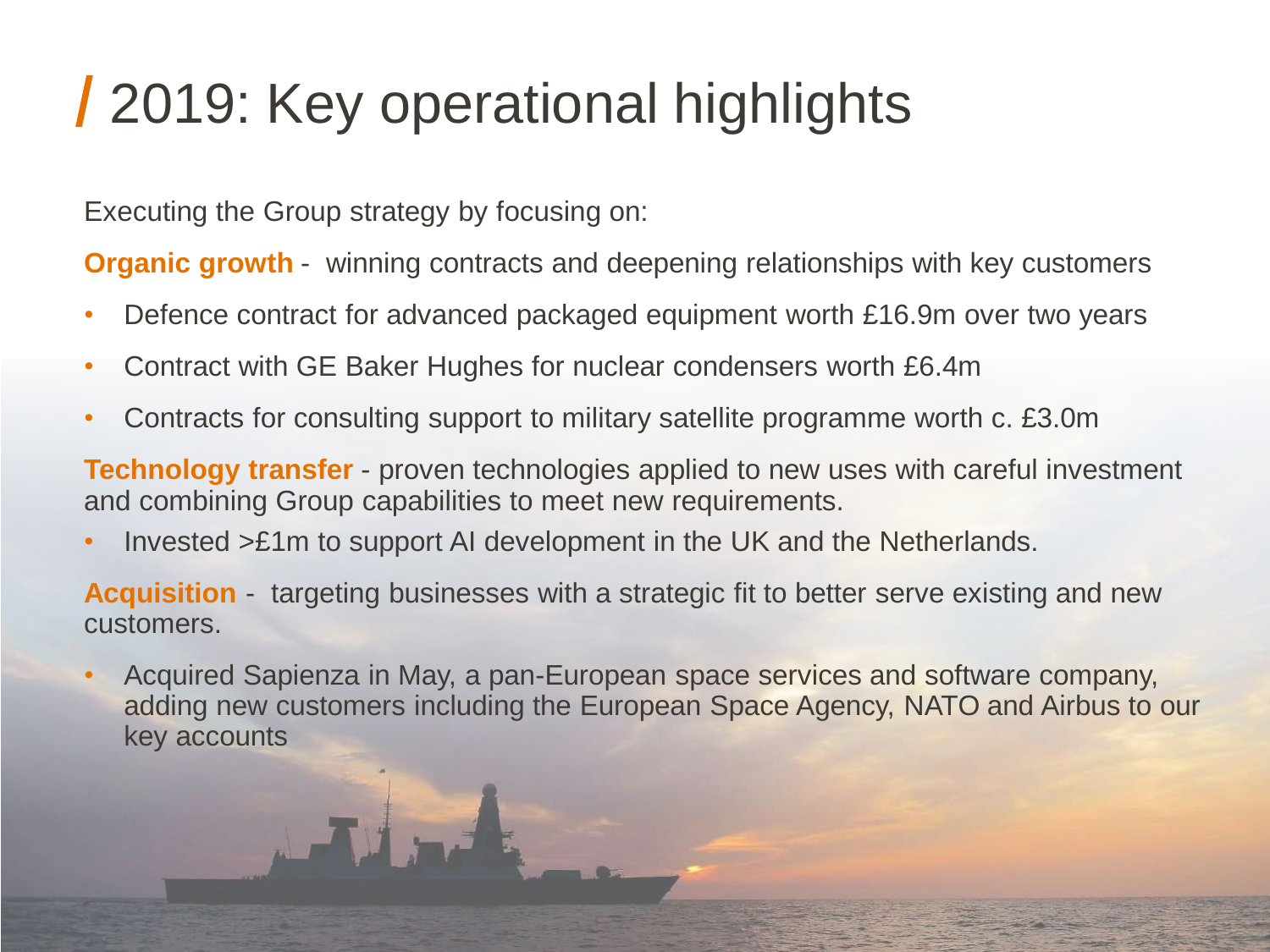## 2019 Key financial highlights

**Group** revenue £58.2m 2018: £39.0m

Adj. operating profit<sup>1</sup> £5.9m 2018: £4.0m

Group closing order book £63.8m 2018: £48.2m

**Closing** cash £6.6m 2018: £22.4m

- **Revenue up 49% to £58.2m**  organic growth £6.2m (c. 16%) and added £13.0m revenues from acquisition of Westek and Sapienza (c. 33%)
- **Adjusted operating profit up 48% to £5.9m**  organic growth of £1.1m (c. 28%) plus £0.8m of growth through acquisition of Westek and Sapienza
- **Order intake up 71% to £73.8m** (2018: £43.2m) organic growth of £8.4m (c. 20%) plus £15.0m order book acquired with Sapienza and £7.2m new orders from Westek and Sapienza
- **Closing order book up 32% to £63.8m**  provides significant visibility of planned 2020 revenues
- **Closing cash balance of £6.6m**  after acquisition of Sapienza and further investment in business

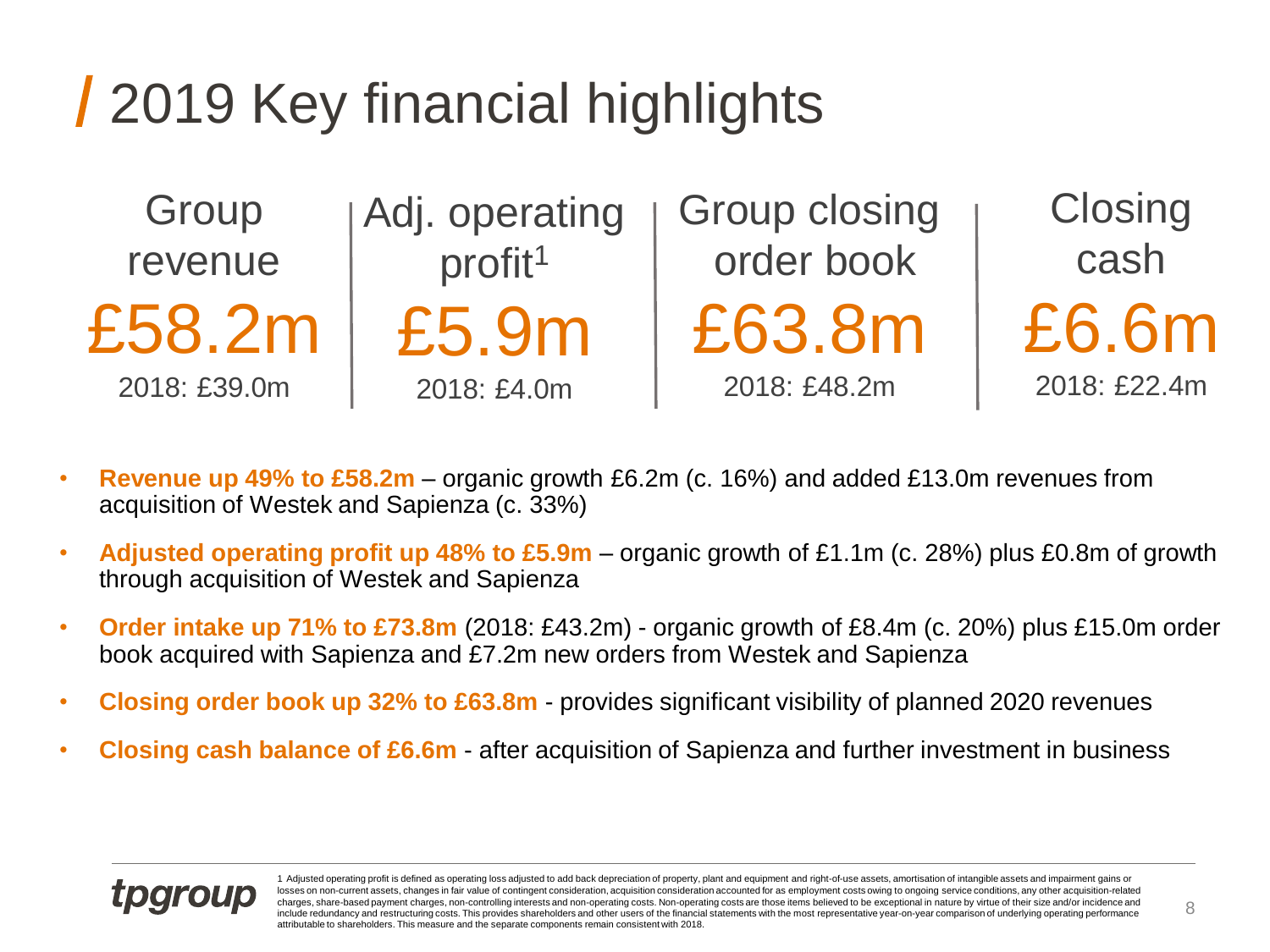### Business evolution

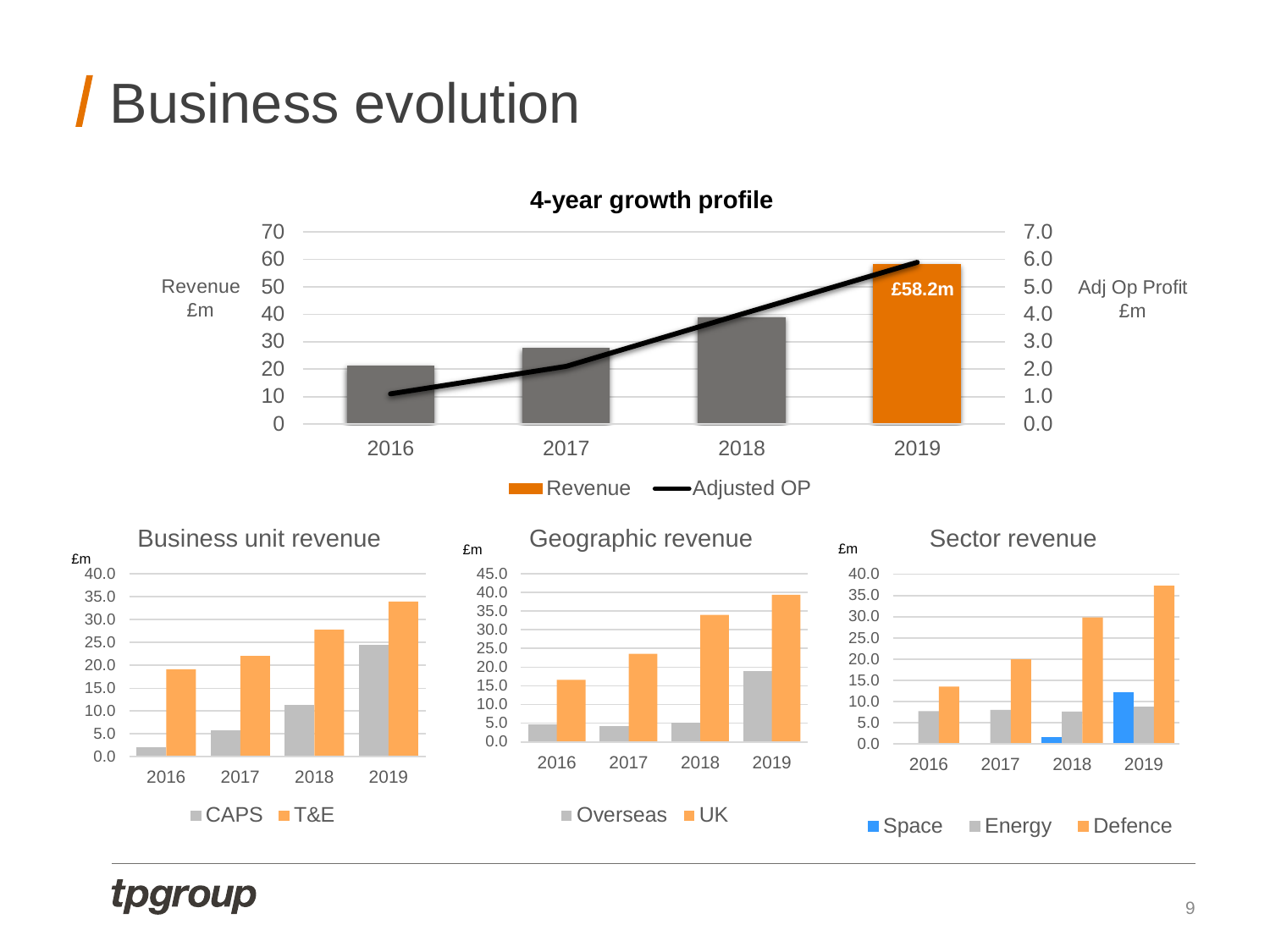## Significant and growing order book



#### Growing order book provides substantial confidence in forecast revenue plans

- Closing order book provides substantial coverage of 2020 and 2021 revenues
- c. 50% of 2019 closing order book converts beyond 2020
- Amassed >£200m sales opportunities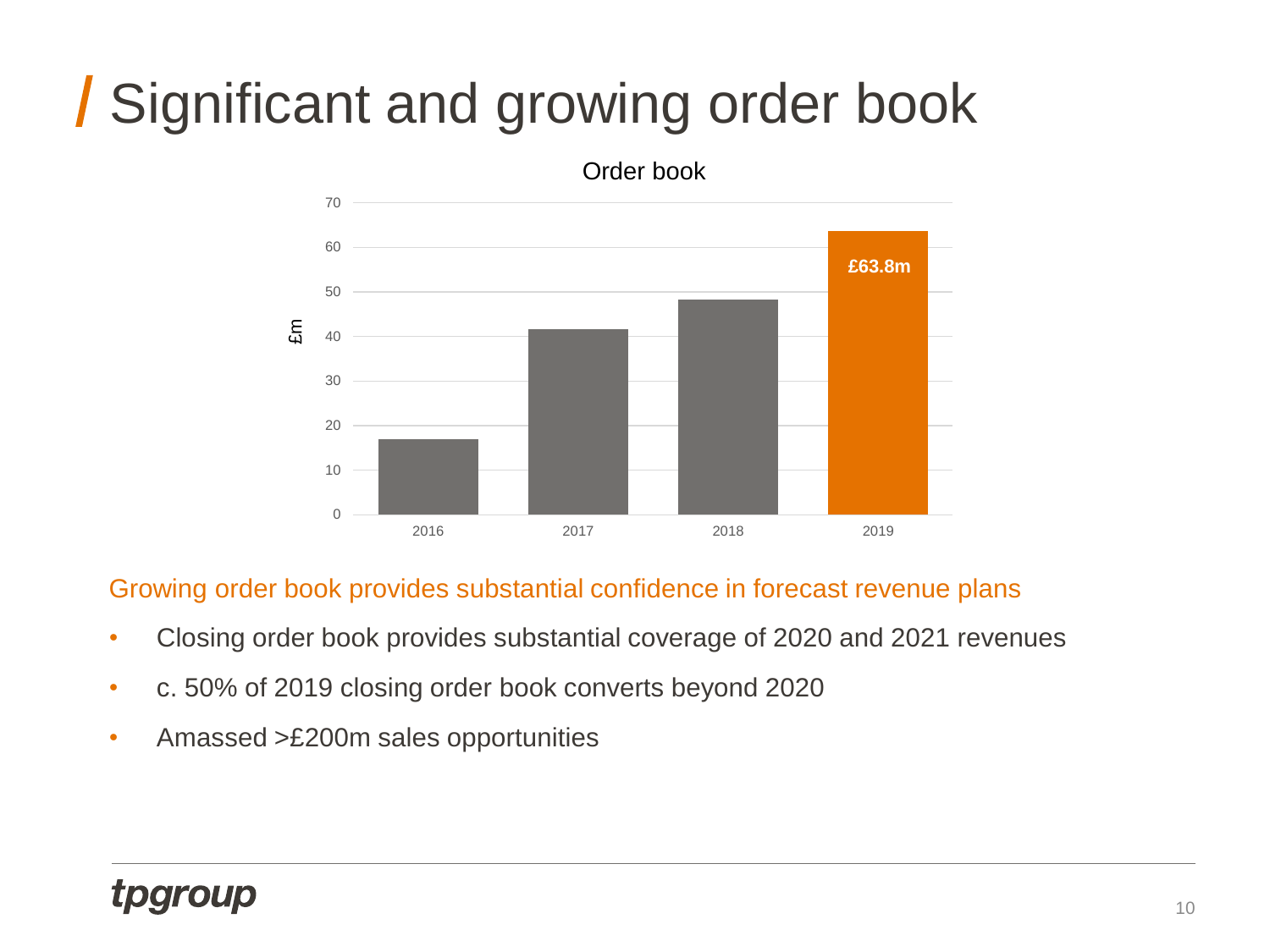# Consulting & Programme Services (CaPS)

### Consulting - advising on technology strategy and solution implementation

- Concept and feasibility study
- Operational and digital transformation
- Programme delivery and support

### Digital solutions

- Applied artificial intelligence
- Digital services implementation and management
- Critical software development

### Services for highly regulated industries, mission- businessand safety-critical environments

- Customers include national and international organisations in defence and space – e.g. Airbus, Thales, NATO, ESA and MoD
- Significant visibility through multi-year contracts
- Agile workforce able to respond to customers' needs



### **CAPS revenue**

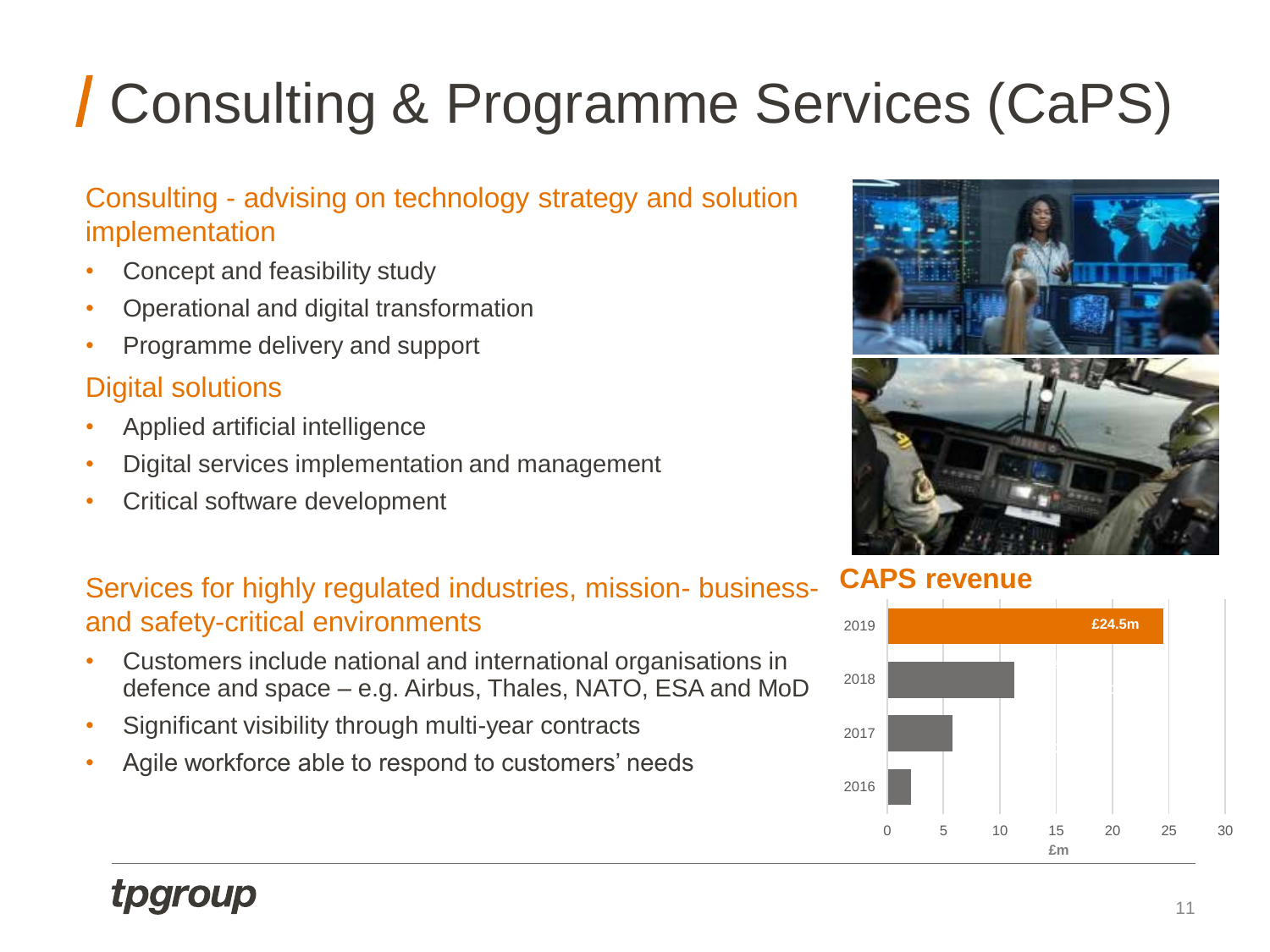# Technology and Engineering (T&E)

### Bespoke engineering - mission-critical equipment in defence, space and energy sectors

- Life-support systems (oxygen and  $CO<sub>2</sub>$  management)
- Renewable energy solutions (hydrogen systems)
- Rugged electronics
- Precision engineering

### Systems for highly regulated industries

- Working with international prime contractors and equipment operators including BAeSystems, Naval Group, TkMS and PetroIneos
- Go-to technology on long-term programmes (>25 years)
- Full support over the equipment life including multimillion pound maintenance and asset management revenues
- Significant visibility through multi-year contracts

#### **T&E revenue**



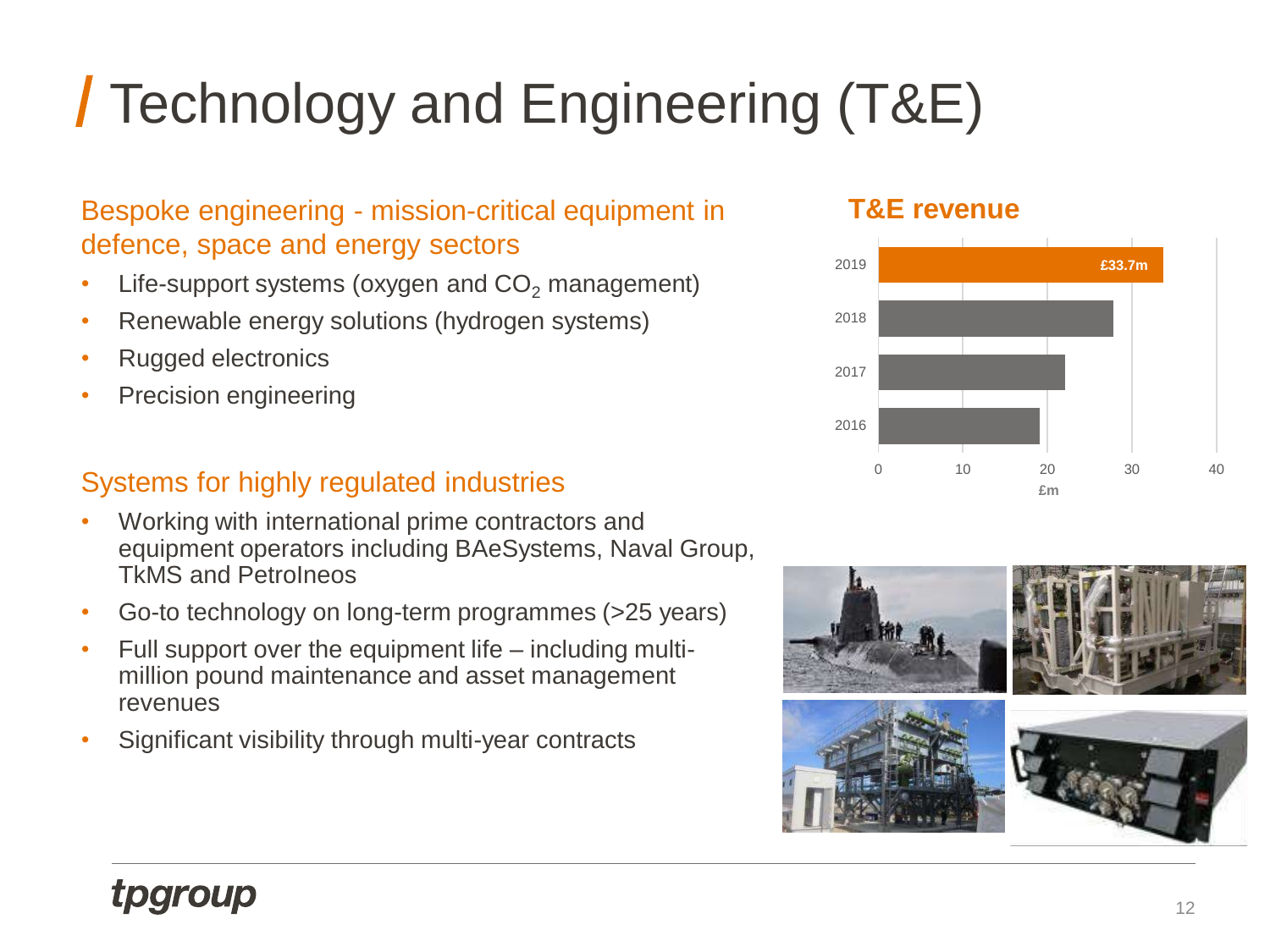### Geographic reach and customers

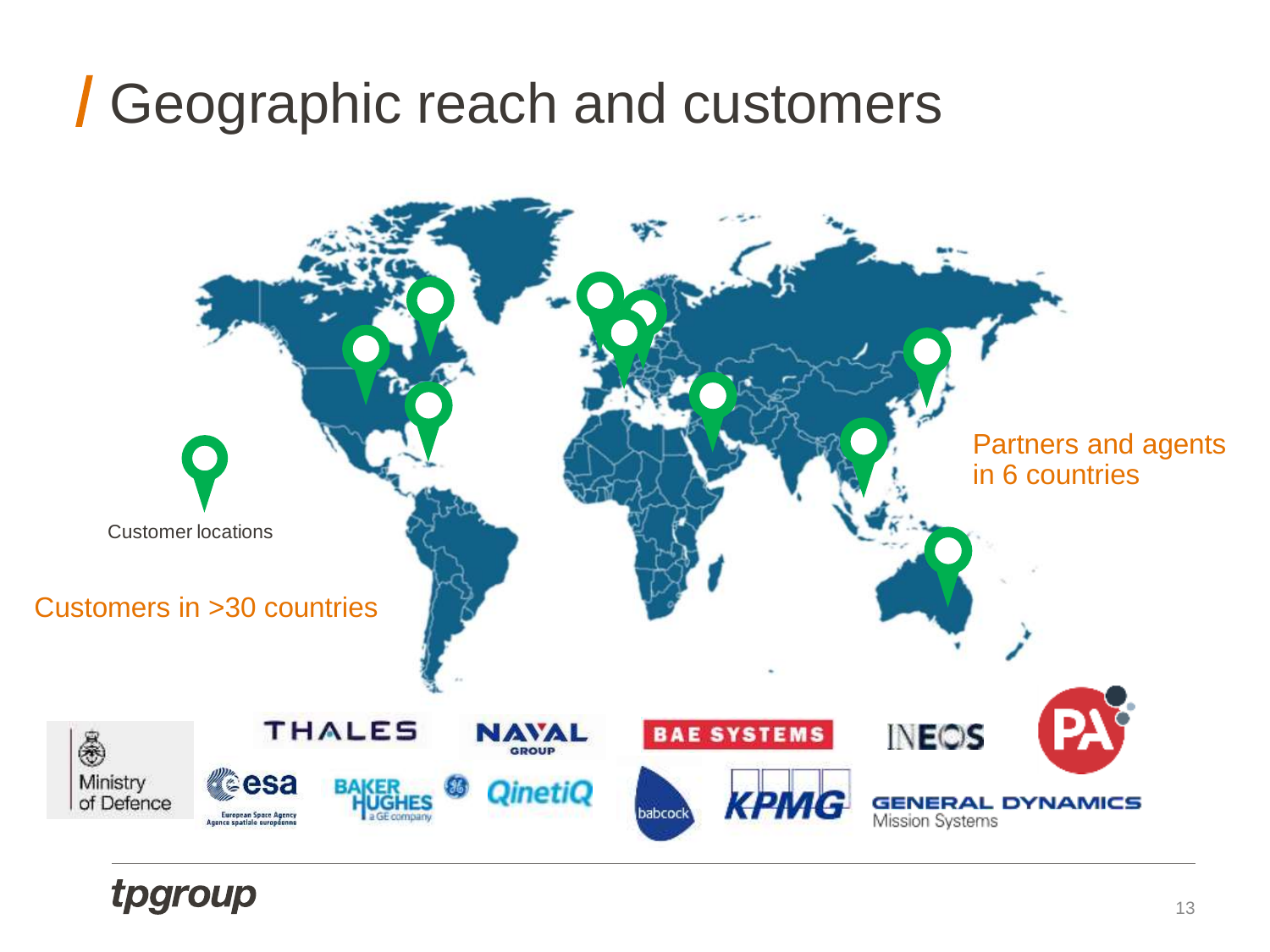## Evolving the business

Aiming to become a global systems and solutions provider in our chosen markets and technologies through:

- **Organic growth**  continuing investment to build upon our world-class capabilities and people
- **Technology transfer**  apply existing expertise to new opportunities
- **Acquisitions** and **partnerships** extend our reach, technology and geographic presence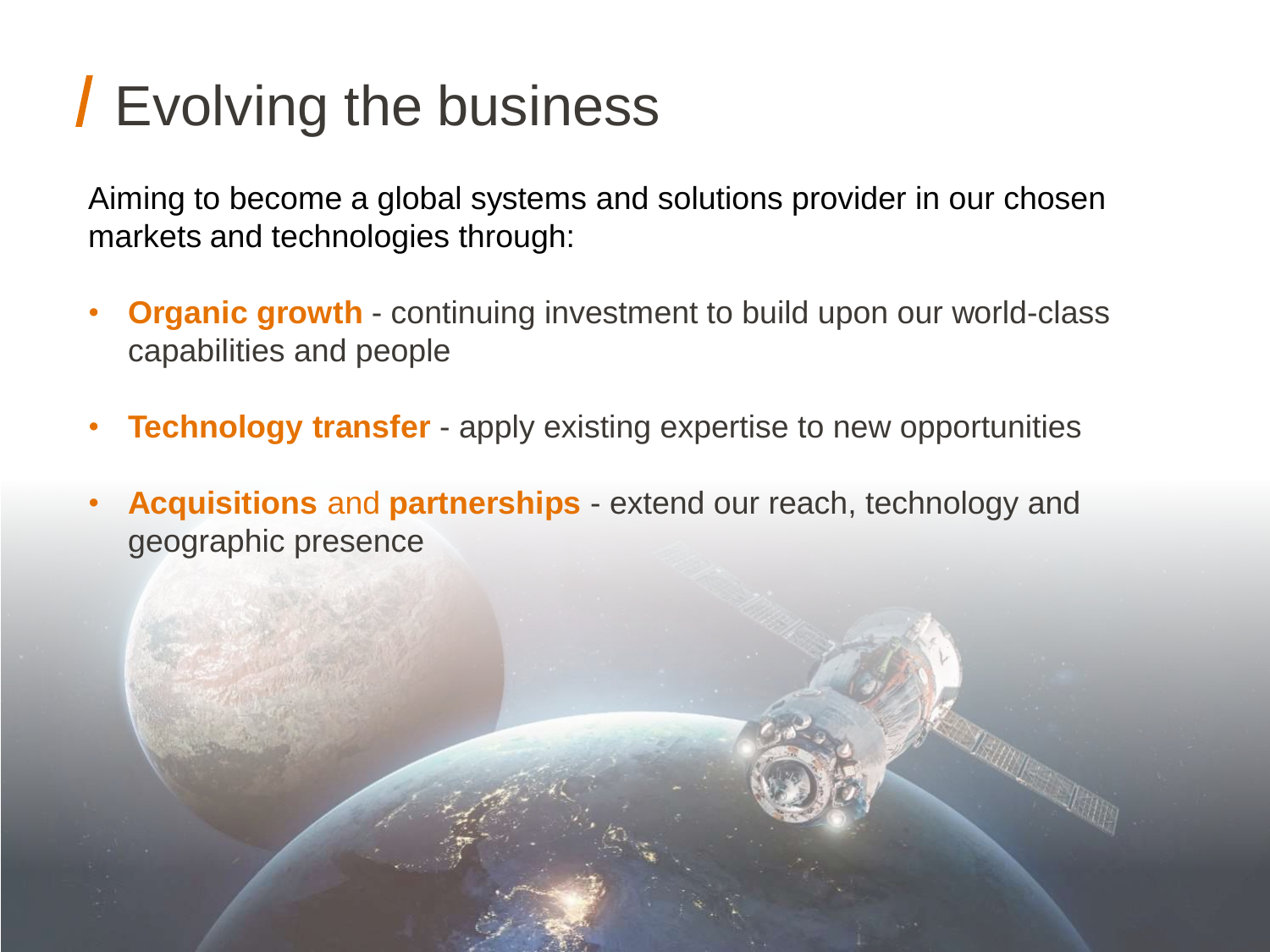## Organic growth of core business

### Ongoing investment in capacity, people and products

- Already invested c. £3m over 3 years across the business
	- Updated equipment and tooling to enhance capabilities
	- Enhanced the Group's IT systems to ease integration and decision-making
- Ongoing investment in people and process:
	- To strengthen our senior management across the business to capitalise on commercial opportunities
	- Boosted sales team and agents network to engage customers globally
	- Employee training and development at all levels of the business

### Leverage business integration

- Successful integration of acquired businesses Polaris, Westek and now Sapienza
- Collaboration across the teams to support each other and cross-sell into the full span of markets and geographies

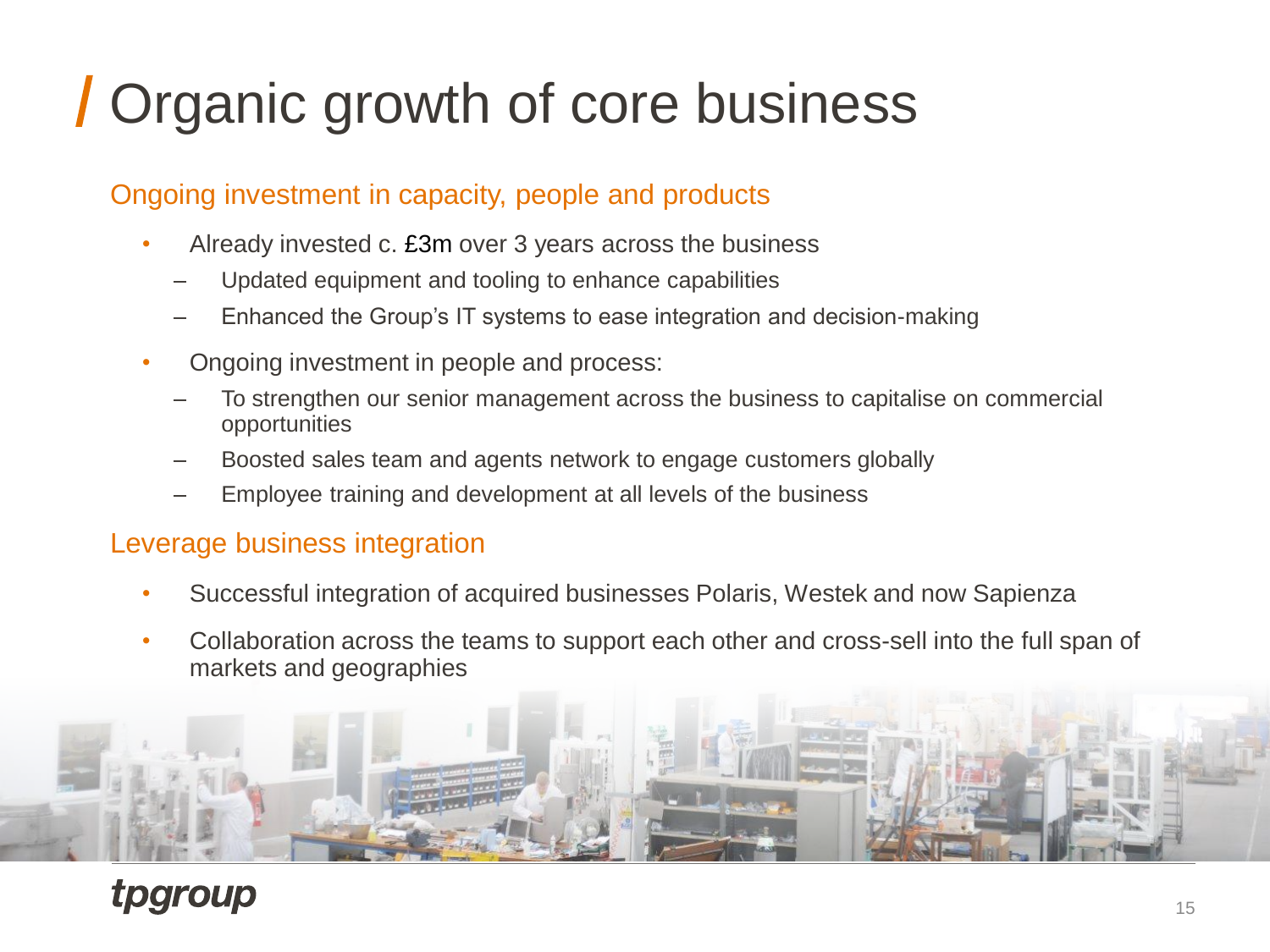## Technology transfer for innovation

### Investment in new propositions

- Renewable energy systems
	- Re-engineered submarine life support systems to convert surplus renewable electricity to produce hydrogen from water
- Life-support systems
	- Produce oxygen on demand in healthcare environments
	- Investing in new solutions to manage CO2 outside our traditional markets into industry, space capsules and small submersibles
- Applied Artificial Intelligence (AI)
	- Decision support tools to support critical asset management
	- Advanced algorithms for self-determined routing for autonomous military and space assets
	- Decision support to accelerate scanning of text streams so intelligence agencies can identify security threats

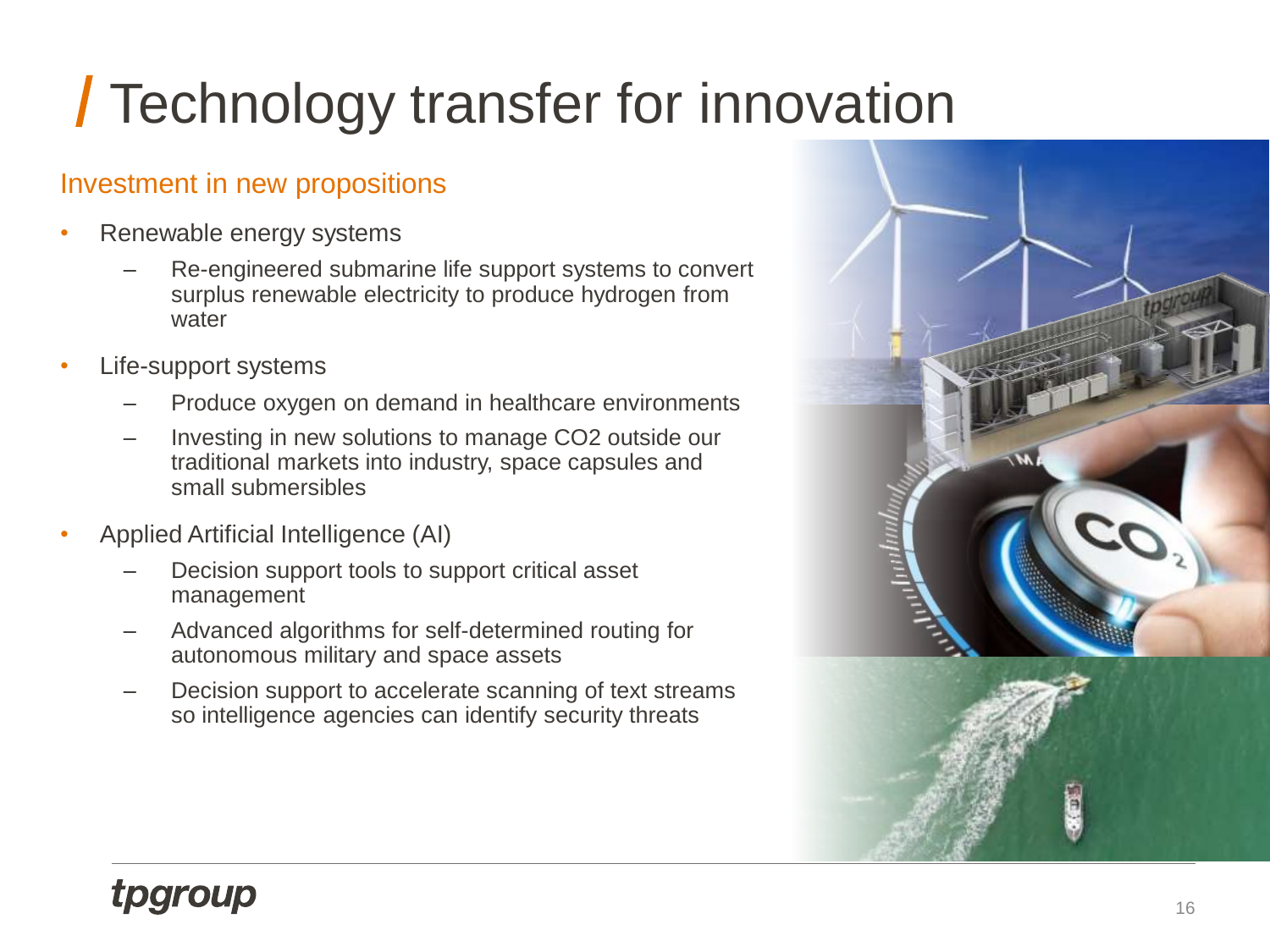## Acquisitions and partnerships

### Strategy to broaden international reach, customers and capabilities

- U.S. defence, energy and aerospace markets present multiple opportunities for all our value streams
- Add expertise to fill gaps in current solutions and services, or extend our portfolio
- Build upon existing strengths and capabilities
	- to include modelling & simulation / emulation / space systems / autonomous equipment

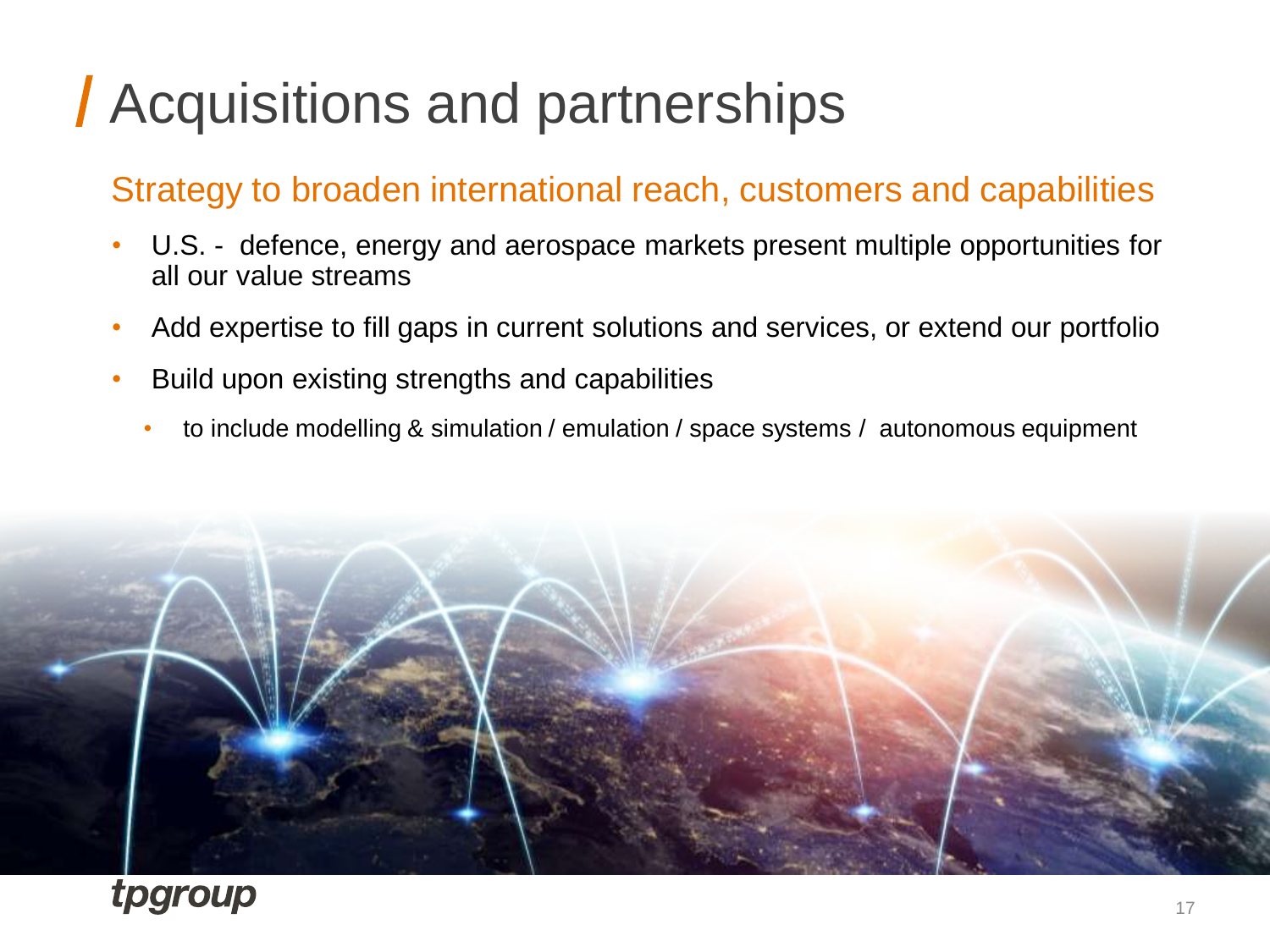## Summary and outlook

TP Group is **a resilient business** serving an international, high-value client base with multiple-year contracts

**Strong financial progress** delivered through investment in core operations and selective acquisitions

**Closing order book of £64.6m** with a pipeline of **over £200 million of new business**  opportunities currently being pursued

**Well-positioned** to capitalise on **substantial opportunities** in key markets and geographies

These results, with the market opportunities presented offer confidence in the business to deliver shareholder returns.